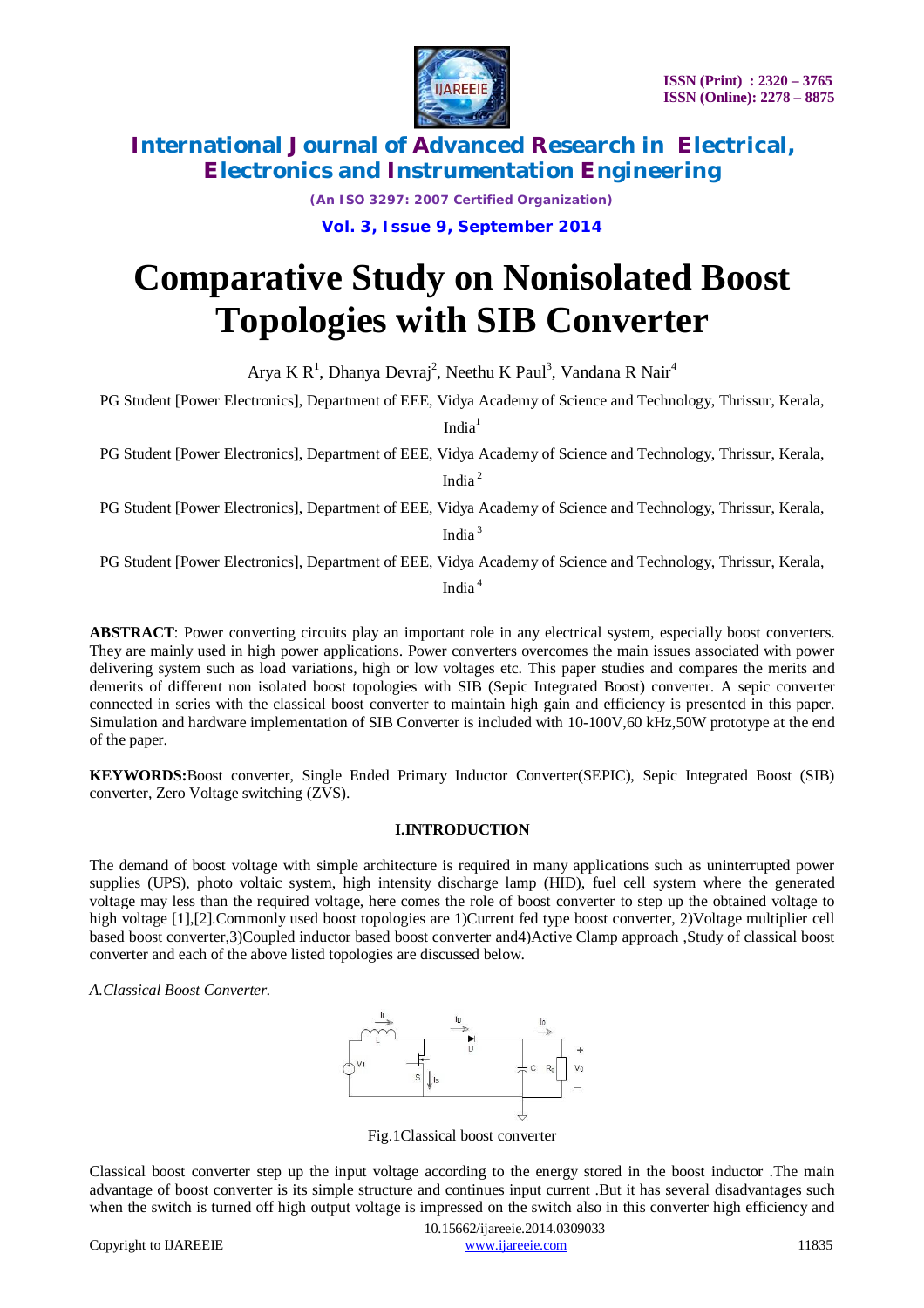

*(An ISO 3297: 2007 Certified Organization)*

# **Vol. 3, Issue 9, September 2014**

gain can't achieved at once. Due to the presence of parasitic resistance classical boost topology is not suitable for high power application.Another major problem is high voltage rating in diode causes reverse recovery problem[1],[2],[12]- [14]. To overcome these demerits several boost topologies were proposed and are discussed in the next section.

# **II. STUDY OF DIFFERENT TOPOLOGIES**

#### *A. Summary of Current Fed TypeBoost Converter*

Current fed type converter were introduced to improve the performance of zero voltage transition converter,other advantages includes ZVS for wide line and load ranges,low device voltage and current stress.Current fed type converters are used for applications such as battery chargers in various dc applications where tight regulation of output voltage is not required[6],[7]. But current fed type converters have several disadvantages like high voltage spike and high circulating conduction loss, In order to avoid this pulse width modulated ZVS bidirectional dc-dc converter can be implemented but which makes circuit complex and costly[8].

## *B.Summary of Coupled Inductor Based Boost Converter*

Even with the issues of leakage inductance, using a coupled inductor with boost converter improves circuit's overall gain. Main advantages of this topology are the reverse recovery problem of diode can be solved by calculating the delay time associated with the cross of entering and leaving current of coupled inductor.Also the output diode can be selected as schottky diode with the reduction of switching and conduction loss. The source voltage drift problem due to the variation of loads can be reduced by closed loop control[9].Converter topology incorporates a coupled inductor is widely used in power conversion system with high gain.Coupled inductor based boost converter can be used for wide voltage ranges [3], [5]. The trapped energy in the leakage inductance can be recycled by a passive regenerative snubber, this introduce the idea of active clamp approach[10].

## *D. Summary of Active Clamp Based Boost Converter*

Active clamp circuit is mainly used with coupled inductor based boost converter to reduce the voltage spike due to the trapped energy in leakage inductance and in this circuit buy incorporating ZVS in auxiliary and main switches, switching losses can be reduced with enhancement in the conversion efficiency. Active clamp approach has more number of switches and hence having complex structure which is a drawback [4].

## *C.Summary of Voltage Multiplier Cell Based Boost Converter*

Voltage multiplier cell includes a diode, inductor and capacitor arrangement. This converter topology is used in order to achieve high step up gain, reduction in switch stress and to reduce the reverse recovery problem of diode. Another main advantage is that voltage multiplier cell based circuit have low commutation loss and low EMI generation and is achieved with the limitation of the di/dt and with the minimization of the negative effects of diode reverse recovery current. But this circuit requires more capacitors and diodes as the voltage level is increased [11].



## **III.STUDY AND IMPLEMENTATION OF SIB CONVERTER**

Fig.2 Common parts sharing between boost converter and SEPIC converter to form SIB converter.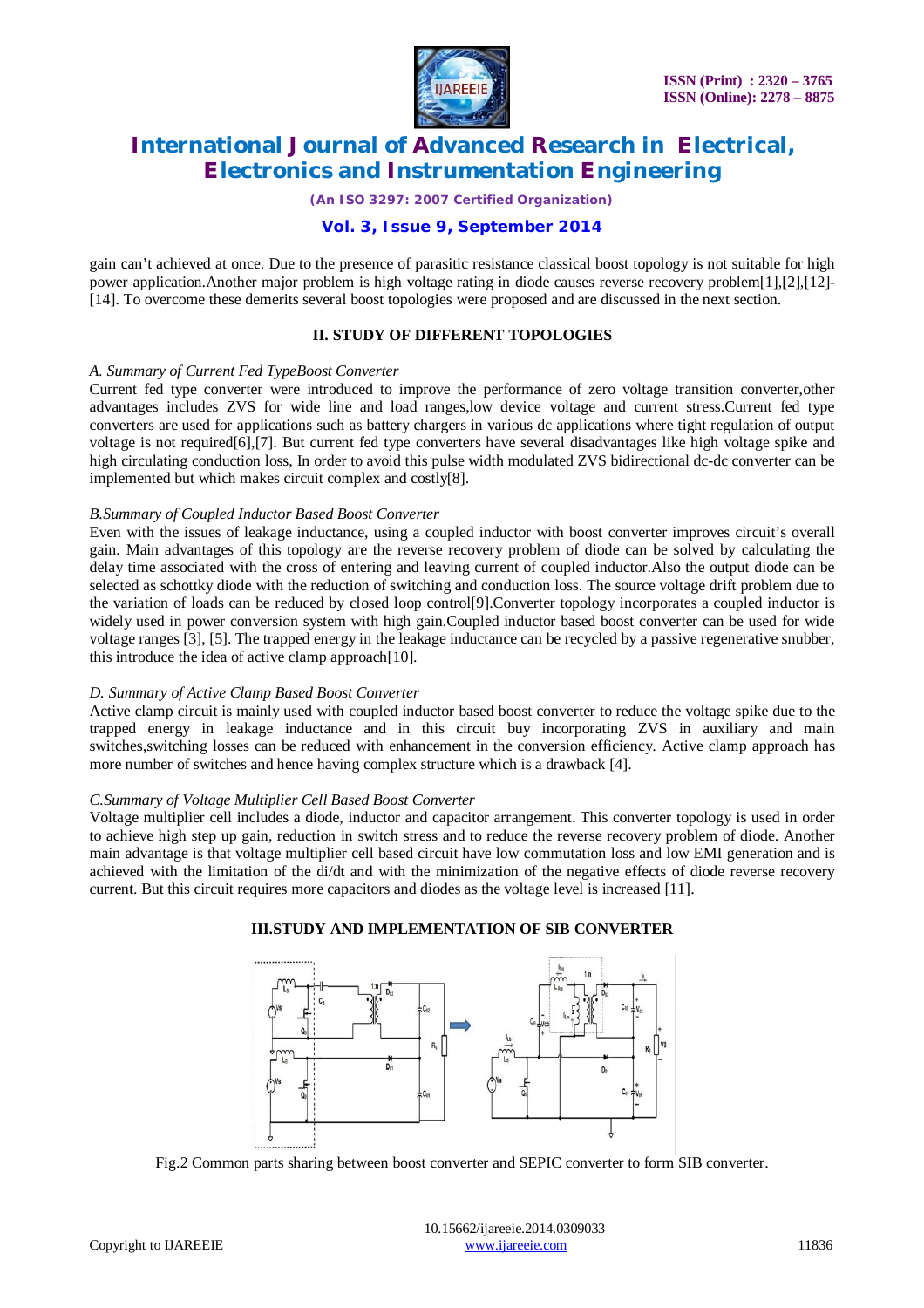

*(An ISO 3297: 2007 Certified Organization)*

# **Vol. 3, Issue 9, September 2014**

We have discussed various topologies in boost converter for non isolated applications. In this section we are providing an expanded knowledge of boost converter by combining sepic converter with boost converter through application of theory, simulation and hardware implementation.Sepic and boost converter shares common parts such as boost inductor and switch as shown in Fig 2.So SIB converter has simple structure.Inductor in the sepic converter is modeled as a transformer, so that the leakage inductance component reduces the reverse recovery problem of diode  $D_{02}$ . Leakage inductance element will act as current snubbing element.SIB converter also maintains the advantages of sepic and boost converter.

For analyzingSIB converter, we are taking the assumptions as input voltage, output voltageof boost and sepic converter modules are constant. Switches and diodes are ideal.

SIB converter operates with boost converter's and sepic converter's function with the additional effect of leakage inductance  $L_{\text{lkg}}$  of the transformer [2].

# **IV.DESIGN**

In designing a SIB converter, input power and output power is assumed to be same. The turns ratio and the duty cycle should be selected carefully. The design procedure of SIB converter is done for 10-100V, 60 kHz, 50W ratings. The gain equation of SIB converter is the combined gain equation of boost and SEPIC converter.  $V_{01}$  and  $V_{02}$ are output voltage equation of boost and SEPIC converter respectively.

 $V_0$ ೞ = ଵା ଵି ……………………………….………………………………………………………........(1)

Gain equation of boost converter is,

ܸଵ = ೞ ଵି…………………………………………………………………………………………......(2)

Gain equation of SEPIC converter is,

 $V_{02} = \frac{nDV_s}{1 - n}$ ଵି …………………………………………………………………………………………….(3)

The gain of SIB is 10, taking transformer turns ratio as 5, therefore substituting on the equation (1). Duty ratio is designed as 0.6. From equation (2), the output voltage of boost converter is obtained as 25 V and from equation (3), the output voltage of SEPIC converter is obtained as 75 V. Therefore output voltage of SIB Converter is,

V0= V<sup>01</sup> + V<sup>02</sup> = 100 V….…………………………………………………………………………(4)

## **V. SIMULATION AND HARDWARE IMPLEMENTATION**

To verify the response of a SIB converter simulation of the SIB converter is done using MATLAB 7.9.0.The circuit have been simulated by giving an input of 10 V, 60 kHz Switching frequency and 50W power rating.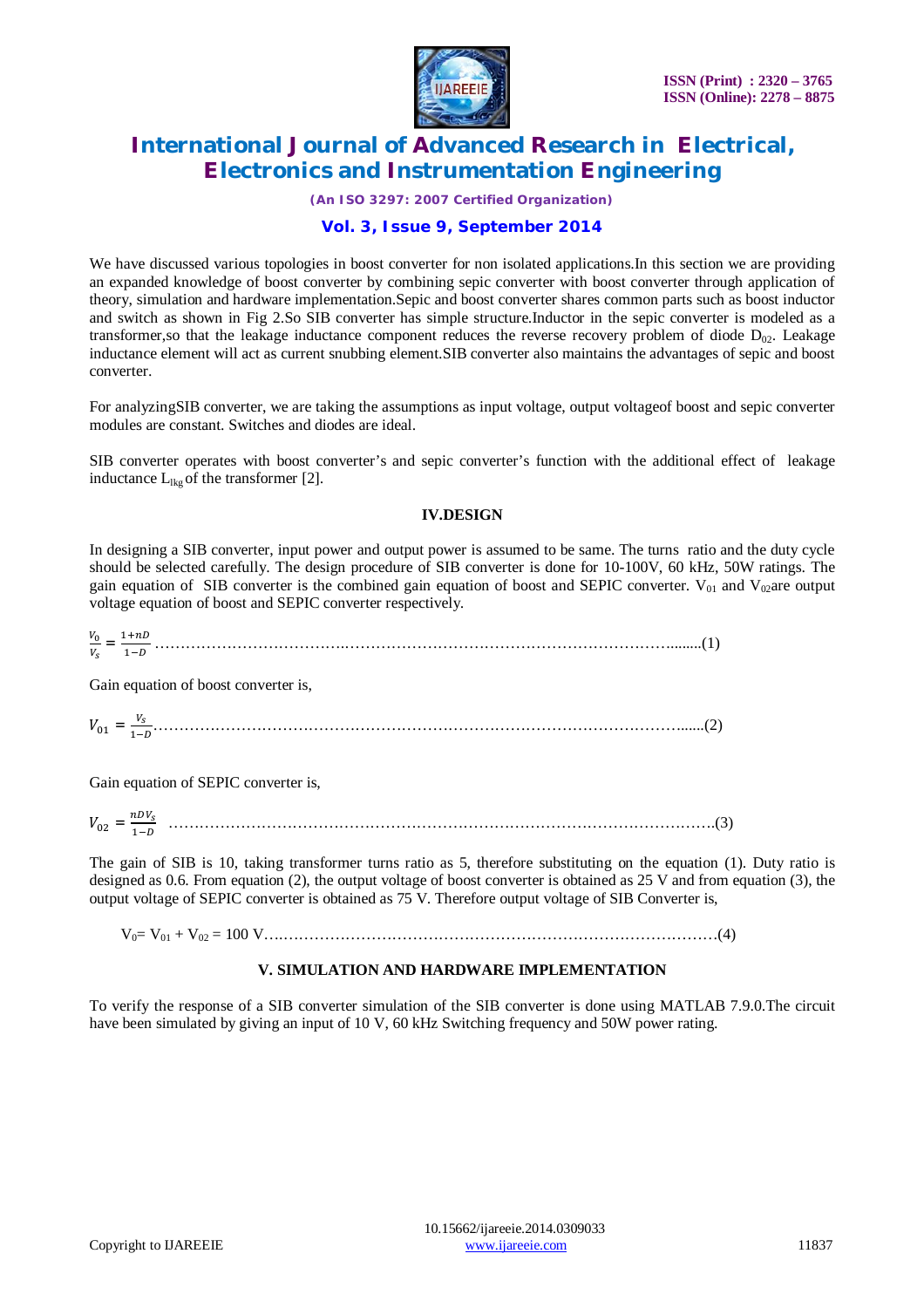

*(An ISO 3297: 2007 Certified Organization)*

**Vol. 3, Issue 9, September 2014**



Fig.3 Simulation diagram

Obtained output voltage is 98V. ie, the obtained gain is nearly 10. The MATLAB/ Simulink block diagram for SIB converter with closed loop control circuit is shown in Fig 3. Obtained output voltage is shown in Fig4.



Fig.4 Output voltage

Hardware implementation of SIB converter is also done with the same rating. Control signal for the switch is generated using a dsPIC 30f2010.Complete circuit diagram of SIB converter hardware is shown in Fig 5.



 10.15662/ijareeie.2014.0309033 Copyright to IJAREEIE www.ijareeie.com 11838 Fig.5 Complete hardware setup of SIB converter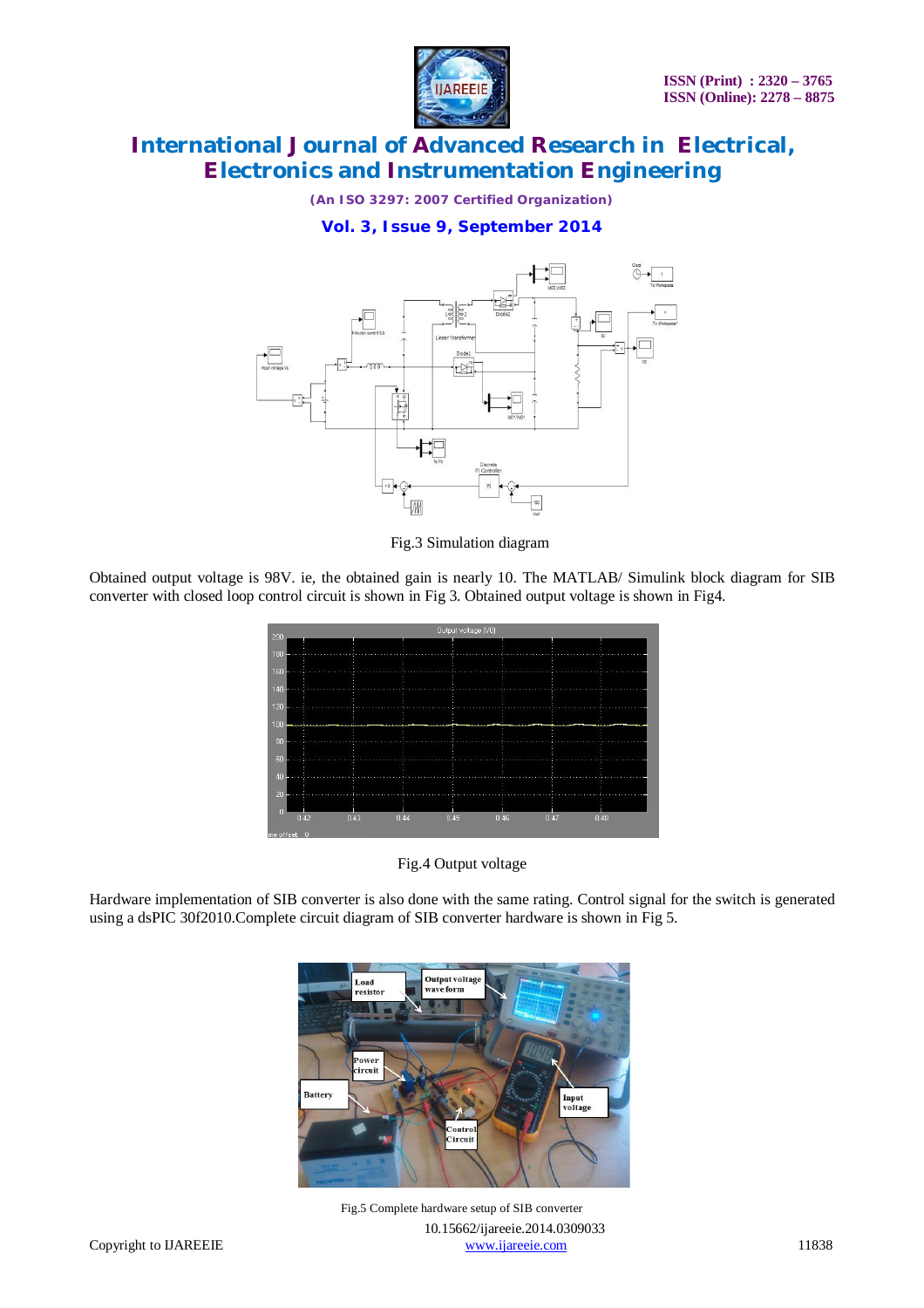

*(An ISO 3297: 2007 Certified Organization)*

# **Vol. 3, Issue 9, September 2014**

Fig 6shows output voltage waveform of the prototype. From the waveform it is clear that by giving an input voltage 10V, obtained output voltage is 66V.



Fig.6 Output voltage waveform

#### **VI.CONCLUSION**

Different topologies exist for non isolated high step up applications, each of them having their own merits and demerits. So we cannot say which converter is best,it depends upon the application for which we are using the converter. SIB converter is best suited for non isolated high step up applications because of its simple structure. Drawbacks ofSIB converter are the switching stress and problems associated with leakage inductance, problems of leakage inductance can be minimized to an extend by closely winding the transformer winding.

Analysis of SIB converter is done by studying various boostconverter topologies and by theoretical analysis of SIB converter. Simulation and hardware implementation is also done as a continuation of the analysis for 10-100V, 60kHZ, 50W ratings. The following conclusions have been made from the study,

1) SIB converter can be constructed by using the advantages of boost converter and SEPIC converter which gives high step up ratio.

2) MATLAB/Simulink model and hardware of the SIB converter is implemented and obtained efficiency is 80% from the simulation model and 86% from the hardware setup.

## **REFERENCES**

- 1. R.W. Erickson and D. Masksimovic, Fundamentals of Power Electronics,2nd ed. New York: Wiley, pp. 39-55, 1950
- 2. Ki-Bum Park, Gun-Woo Moon, and Myung Joong Youn," Nonisolated High Step-up Boost converter integrated with SEPIC converter", IEEE Trans. On Power Electron*,* Vol. 25, No. 9, Sep 2010.
- 3. A.Grant, Y. Darroman, and J. Suter, "Synthesis of tappedinductor switched mode converters",IEEE Trans. Power Electron*.,* Vol. 22, No. 5, pp.1964-1969, Sep 2007.
- 4. T.-F. Wu, Y.S. Lai, J.C. Hung and Y.-M. Chen, "Boost converter with coupled inductors and buck-boost type of active clamp"*,* IEEE Trans. Ind. Electron, Vol. 55, No. 1, pp.154-162, Jan 2008.
- 5. T. Ahmed, S. Nagai, and M. Nakaoka,"A new three winding coupled inductor-Assisted high frequency boost chopper type DCDC power converter with a high voltage conversion ratio",J.Power Electron*.*, Vol. 5, No. 2, pp.99-103, Apr. 2005.
- 6. J.-G. Cho, C.-Y. Jeong, H.-S. Lee, and G.-H. Lim, "Novel zero-voltage transition current-fed full-bridge PWM converter for single-stage power factor correction", IEEE Trans. Power Electron, Vol. 13, No. 6, pp.1005-1012, Nov. 1998.
- 7. Sang-Kyoo Han, Hyun-Ki Yoon, Gun-Woo Moon, Myung-Joong Youn Yoon-Ho Kim, Kang-Hee Lee,"A New Active Clamping Zero-Voltage Switching PWM Current-Fed Half-Bridge Converter", IEEE Trans. Power Electron,Vol. 20, No. 6, Nov 2005.
- 8. Huafeng Xiao and Shaojun Xie,"A ZVS Bidirectional DC-DC Converter With Phase-Shift Plus PWM Control Scheme", IEEE Trans. Power Electron*.*, Vol. 23, No. 2, Mar 2008.
- 9. Rong-Jong Wai*,* Chung-You Lin, Rou-Yong Duan, and Yung-Ruei Chang*,* "High-Efficiency DC-DC Converter With High Voltage
- 10. Gain and Reduced Switch Stress",IEEE transactions on industrial electronics, Vol. 54, No. 1, Feb 2007.